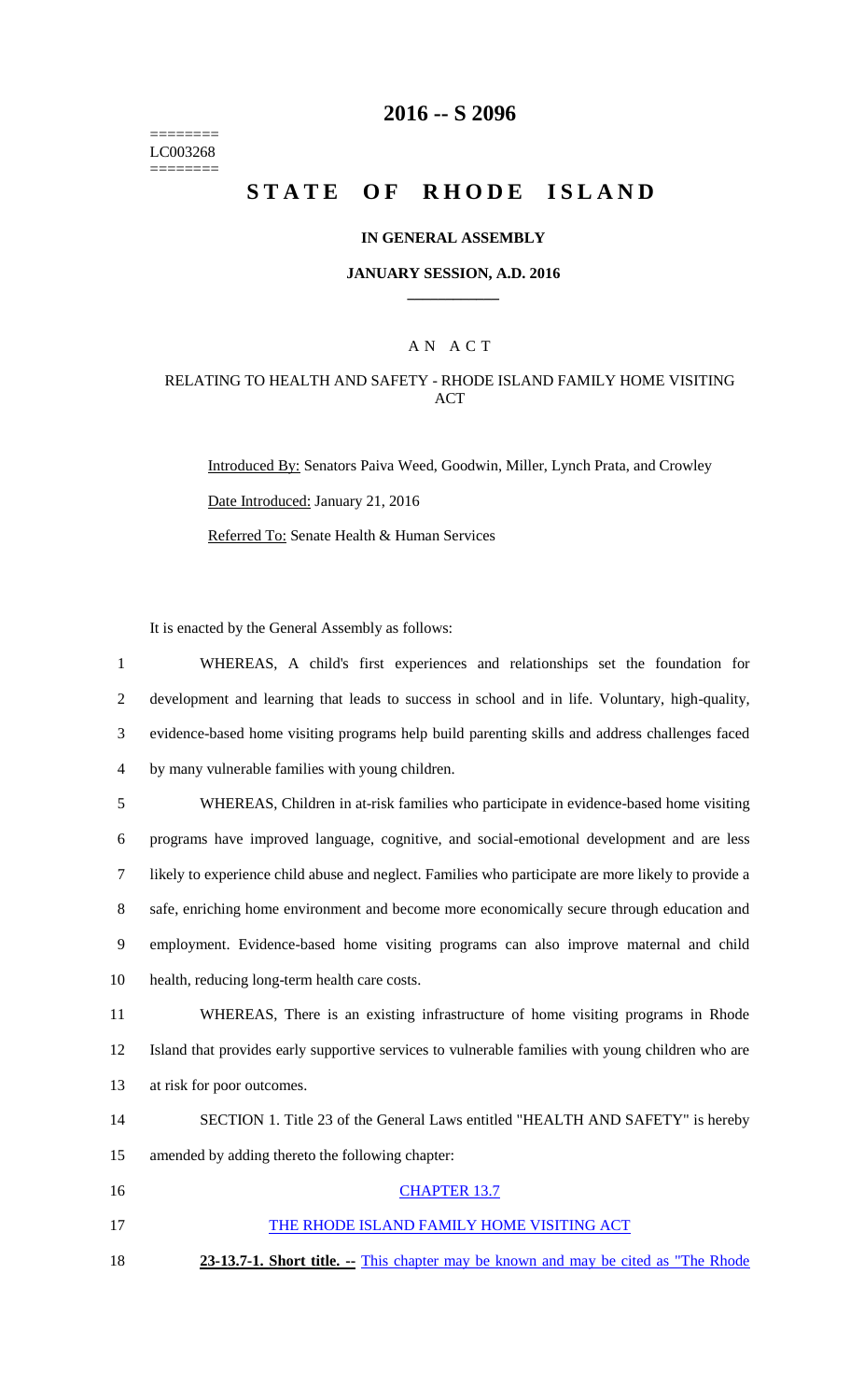## 1 **Island Family Home Visiting Act."**

| $\sqrt{2}$ | 23-13.7-2. Home visiting system components. -- (a) The Rhode Island department of                   |
|------------|-----------------------------------------------------------------------------------------------------|
| 3          | health shall coordinate the system of early childhood home visiting services in Rhode Island and    |
| 4          | shall work with the department of human services and department of children, youth and families     |
| 5          | to identify effective, evidence-based home visiting models that meet the needs of vulnerable        |
| 6          | families with young children.                                                                       |
| $\tau$     | (b) The Rhode Island department of health shall implement a statewide home visiting                 |
| $8\,$      | system which uses evidence-based models proven to improve child and family outcomes.                |
| 9          | Evidence-based home visiting programs must follow with fidelity a program model with                |
| 10         | comprehensive standards that ensure high-quality service delivery, use research-based curricula,    |
| 11         | and have demonstrated significant positive outcomes in at least two (2) of the following areas:     |
| 12         | (1) Improved prenatal, maternal, infant or child health outcomes;                                   |
| 13         | (2) Improved safety and reduce child maltreatment and injury;                                       |
| 14         | (3) Improved family economic security and self-sufficiency;                                         |
| 15         | (4) Enhanced early childhood development (social-emotional, language, cognitive,                    |
| 16         | physical) to improve children's readiness to succeed in school.                                     |
| 17         | (c) The Rhode Island department of health shall implement a system to identify and refer            |
| 18         | families prenatally or as early after the birth of a child as possible to voluntary, evidence-based |
| 19         | home visiting programs. The referral system shall prioritize families for services based on risk    |
| 20         | factors known to impair child development, including:                                               |
| 21         | $(1)$ Adolescent parent $(s)$ ;                                                                     |
| 22         | (2) History of prenatal drug or alcohol abuse;                                                      |
| 23         | (3) History of child maltreatment, domestic abuse, or other types of violence;                      |
| 24         | (4) Incarcerated parent(s);                                                                         |
| 25         | (5) Reduced parental cognitive functioning or significant disability;                               |
| 26         | (6) Insufficient financial resources to meet family needs;                                          |
| 27         | (7) History of homelessness; or                                                                     |
| 28         | (8) Other risk factors as determined by the department.                                             |
| 29         | (d) Beginning on or before October 1, 2016, and annually thereafter, the Rhode Island               |
| 30         | department of health shall issue a state home visiting report that outlines the components of the   |
| 31         | state's family home visiting system which shall be made publicly available on the department's      |
| 32         | website. The report shall include:                                                                  |
| 33         | (1) The number of families served by each evidence-based model; and                                 |
|            |                                                                                                     |

34 (2) Demographic data on families served; and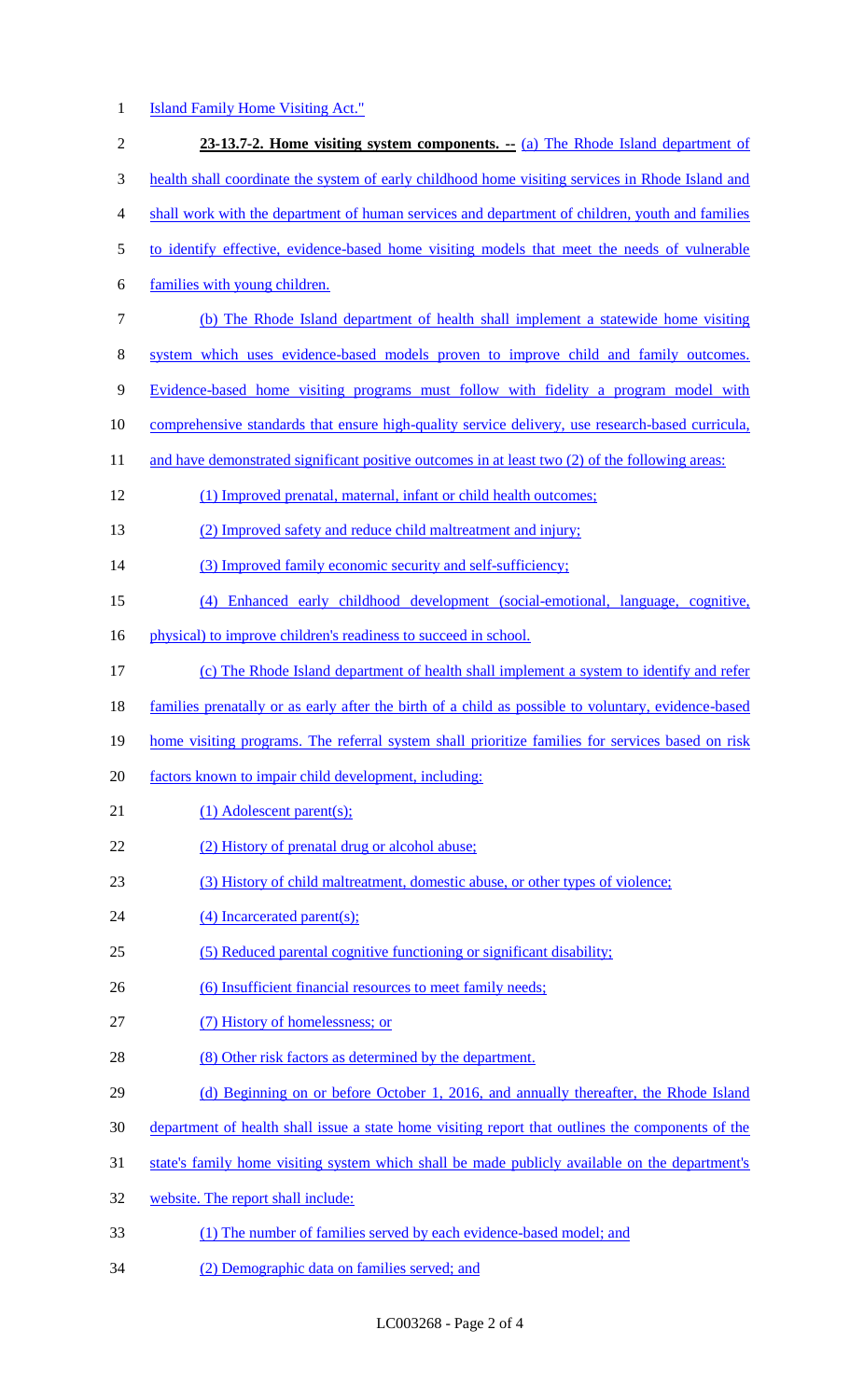- 1 (3) Duration of participation of families; and
- 2 (4) Cross-departmental coordination; and
- 3 (5) Outcomes related to prenatal, maternal, infant and child health, child maltreatment,
- 4 family economic security, and child development and school readiness.
- 5 SECTION 2. This act shall take effect upon passage.

 $=$ LC003268 ========